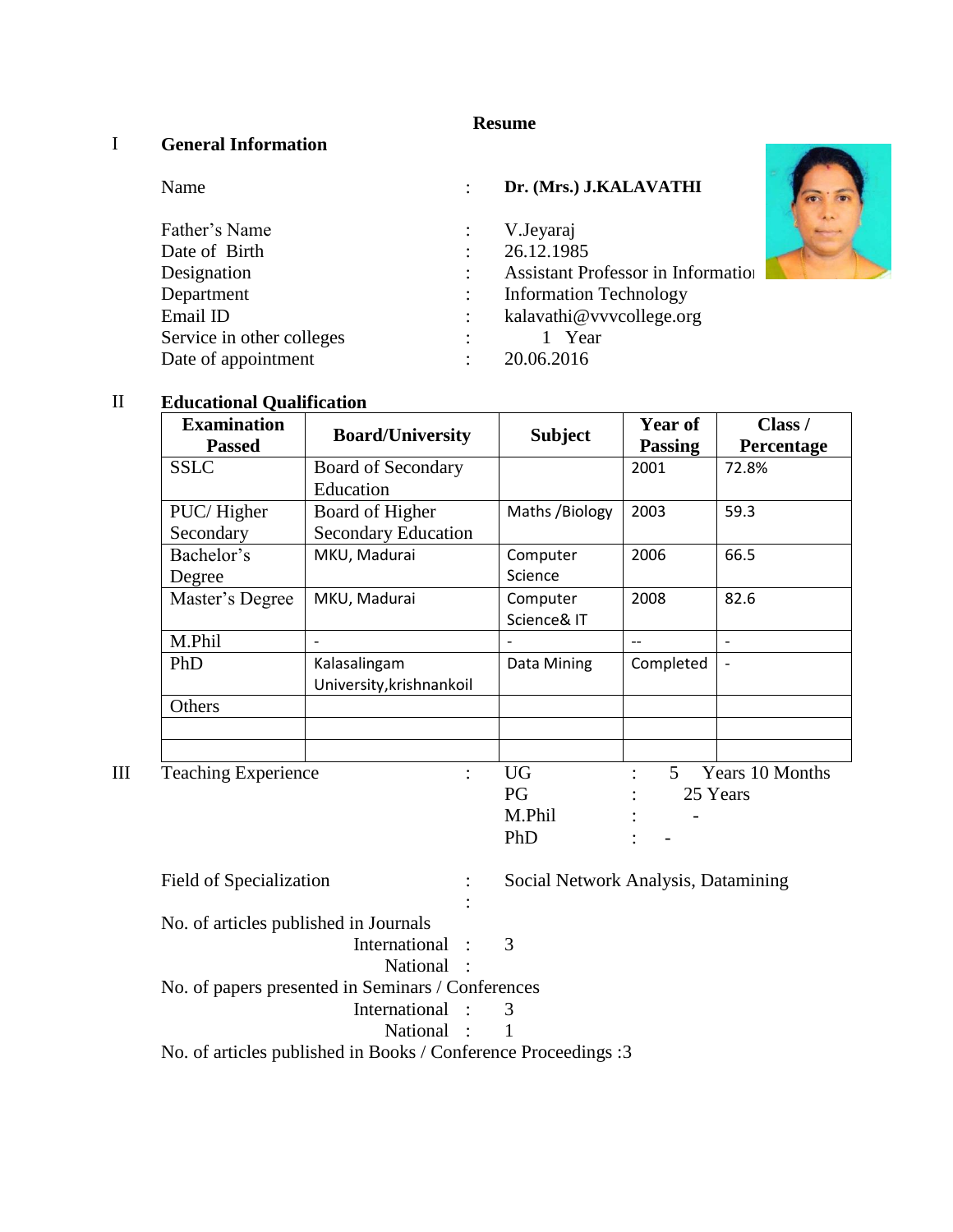### **Articles published**

| Title of the            | Name of the Journal                   | Impact | Database | Citation   |
|-------------------------|---------------------------------------|--------|----------|------------|
| Article                 |                                       | Factor |          | Index      |
| Evolutionary            | International Journal of computer     | 0.459  |          | Thomson    |
| Web Inference           | Science and Information Security      |        |          | Routers    |
| Model for               |                                       |        |          |            |
| Prediction of           |                                       |        |          |            |
| User Interest in        |                                       |        |          |            |
| Dynamic                 |                                       |        |          |            |
| Multimode               |                                       |        |          |            |
| <b>Networks</b>         |                                       |        |          |            |
| <b>Detecting Stress</b> | International Journal of Research and | 5.75   |          | <b>UGC</b> |
| <b>Based on Social</b>  | <b>Analytical Reviews</b>             |        |          | Approved   |
| Interaction in          |                                       |        |          |            |
| <b>Social Networks</b>  |                                       |        |          |            |
|                         |                                       |        |          |            |

#### **Papers presented**

| Date                                  | Seminar/<br>Conference                                                                                               | Level         | Title of the<br>paper                                                                                                                                    | Level | Venue                                    |
|---------------------------------------|----------------------------------------------------------------------------------------------------------------------|---------------|----------------------------------------------------------------------------------------------------------------------------------------------------------|-------|------------------------------------------|
| Dec 19-21                             | <b>International Conference</b><br>on Theoretical Computer<br>Science and Discrete<br>Mathematics<br>(ICTCSDM 2016), | International | Social<br>Ontology for<br><b>Behavior</b><br>Learning in<br>Interest<br>Prediction<br>using Social<br>Graph and<br>Density<br><b>Measures</b>            |       | Kalasalingam<br>University, Krishnankoil |
| Two days<br>12.03.2015<br>&13.03.2015 | <b>Brd International</b><br>Conference on Recent<br>Trends in Computing<br>2015 (ICRTC-2015)                         | International | efficient<br>An<br>evolutionary<br>approach for<br>identifying<br>evolving<br>in<br>groups<br>dynamic<br>social<br>networks<br>using genetic<br>modeling |       | SRM University, New<br>Delhi             |
| Two days<br>01.01.2016&<br>02.06.2016 | Global Conference<br>on Engineering and<br>Technology(GCOET                                                          | International | A Trusted<br>Behaviour<br>Learning for                                                                                                                   |       | Pullman hotel, Malaysia                  |